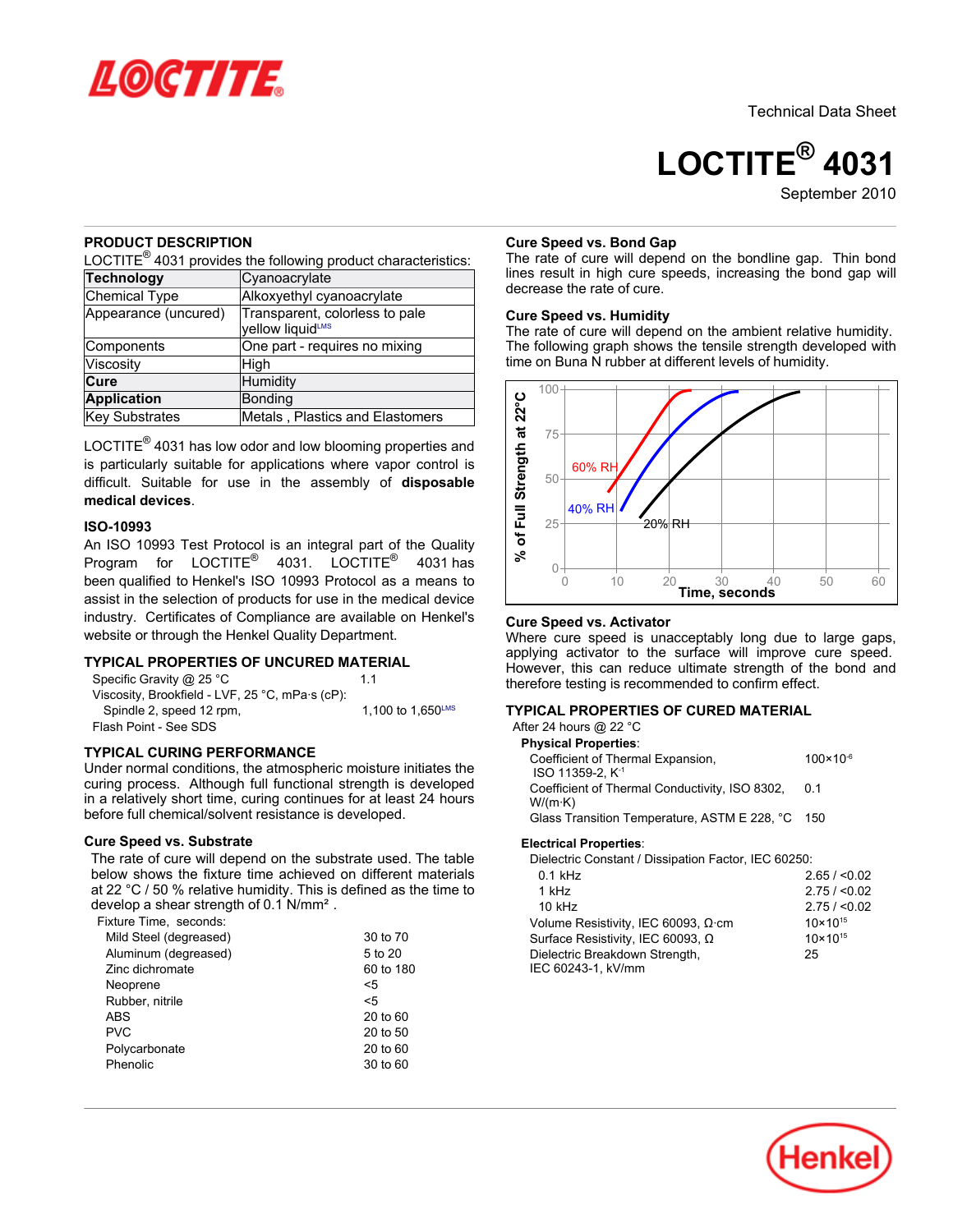### **TYPICAL PERFORMANCE OF CURED MATERIAL Adhesive Properties**

| After 24 hours $@$ 22 °C      |
|-------------------------------|
| Lap Shear Strength, ISO 4587: |

| Steel (grit blasted)               |                   | $N/mm2$ 14 to 22            |
|------------------------------------|-------------------|-----------------------------|
|                                    | (psi)             | $(2,030 \text{ to } 3,190)$ |
| Aluminum (etched)                  |                   | $N/mm2$ 9 to 15             |
|                                    | (psi)             | $(1,305 \text{ to } 2,175)$ |
| Zinc dichromate                    |                   | $N/mm2$ 4 to 10             |
|                                    | (psi)             | $(580 \text{ to } 1,450)$   |
| ABS                                |                   | $N/mm^2$ 6 to 20            |
|                                    |                   | $(psi)$ $(870 to 2,900)$    |
| <b>PVC</b>                         | $N/mm2$ 2 to 8    |                             |
|                                    |                   | $(psi)$ $(290 to 1,160)$    |
| Polycarbonate                      | N/mm <sup>2</sup> | 3 <sub>to</sub> 10          |
|                                    |                   | $(psi)$ $(435 to 1,450)$    |
| Phenolic                           |                   | $N/mm2$ 5 to 15             |
|                                    |                   | $(psi)$ $(725 to 2, 175)$   |
| Neoprene                           |                   | N/mm <sup>2</sup> 5 to 15   |
|                                    | (psi)             | $(725 \text{ to } 2, 175)$  |
| Nitrile                            |                   | N/mm <sup>2</sup> 5 to 15   |
|                                    | (psi)             | $(725 \text{ to } 2, 175)$  |
|                                    |                   |                             |
| Tensile Strength, ISO 6922:        |                   |                             |
| Steel (grit blasted)               |                   | $N/mm2$ 10 to 25            |
|                                    | (psi)             | $(1,450 \text{ to } 3,625)$ |
| Buna-N                             |                   | $N/mm2$ 5 to 15             |
|                                    | (psi)             | $(725 \text{ to } 2, 175)$  |
|                                    |                   |                             |
|                                    |                   |                             |
| After 10 seconds @ 22 $^{\circ}$ C |                   |                             |

| Tensile Strength, ISO 6922: |                  |                                  |
|-----------------------------|------------------|----------------------------------|
| Buna-N                      |                  | $N/mm^2 \geq 4.5$ <sup>LMS</sup> |
|                             | $(psi)$ $(2655)$ |                                  |

# **TYPICAL ENVIRONMENTAL RESISTANCE**

After 1 week @ 22 °C Lap Shear Strength, ISO 4587: Mild steel (grit blasted)



# **Heat Aging**

Aged at temperature indicated and tested @ 22 °C



# **Chemical/Solvent Resistance**

Aged under conditions indicated and tested @ 22 °C.

|                                          |    | % of initial strength |      |       |
|------------------------------------------|----|-----------------------|------|-------|
| Environment                              | °C | 100 h                 | 500h | 1000h |
| Motor oil (MIL-L-46152)                  | 40 | 75                    | 75   | 65    |
| Gasoline                                 | 22 | 100                   | 90   | 75    |
| Ethanol                                  | 22 | 100                   | 97   | 95    |
| Isopropanol                              | 22 | 90                    | 90   | 90    |
| Freon TA                                 | 22 | 100                   | 100  | 100   |
| Heat/humidity 95% RH                     | 40 | 15                    | 0    | ŋ     |
| Heat/humidity 95% RH<br>on polycarbonate | 40 | 100                   | 100  | 100   |

# **Effects of Sterilization**

In general, products similiar in composition to LOCTITE<sup>®</sup> 4031 subjected to standard sterilization methods, such as EtO and Gamma Radiation (25 to 50 kiloGrays cumulative) show excellent bond strength retention. LOCTITE<sup>®</sup> 4031 maintains bond strength after 1 cycle of steam autoclave. It is recommended that customers test specific parts after subjecting them to the preferred sterilization method. Consult with Loctite® for a product recommendation if your device will see more than 3 sterilization cycles.

### **GENERAL INFORMATION**

**This product is not recommended for use in pure oxygen and/or oxygen rich systems and should not be selected as a sealant for chlorine or other strong oxidizing materials.**

**For safe handling information on this product, consult the Safety Data Sheet (SDS).**

### **Directions for use:**

- 1. For best performance bond surfaces should be clean and free from grease.
- 2. This product performs best in thin bond gaps (0.05 mm).
- 3. Excess adhesive can be dissolved with Loctite cleanup solvents, nitromethane or acetone.